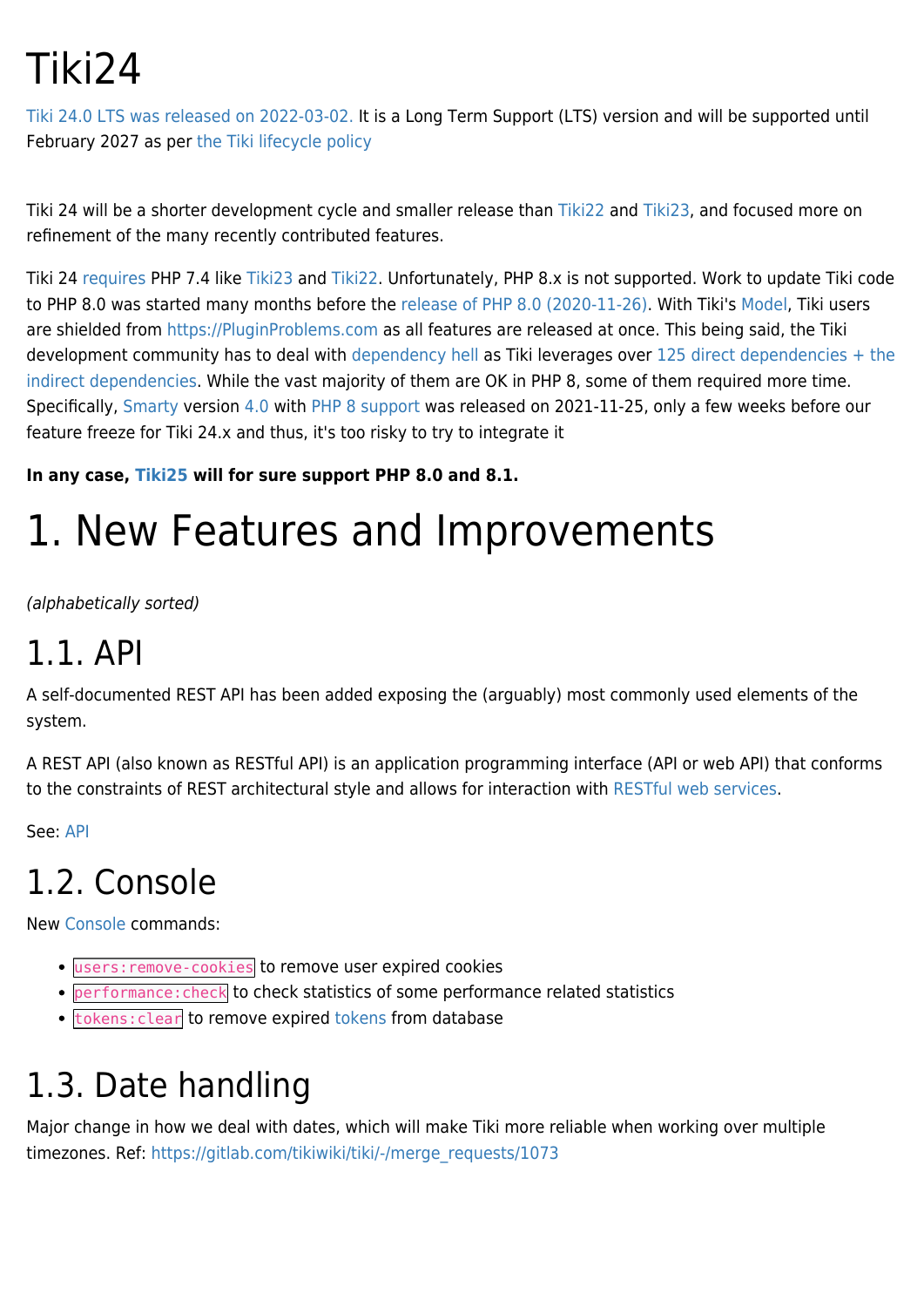### 1.4. Interledger Protocol payments (ILP)

Interledger is an open and inclusive payments network. The Interledger Protocol (ILP) is an open protocol suite for sending payments across different ledgers.

See [Interledger Protocol payments](https://doc.tiki.org/Interledger-Protocol-payments)

### 1.5. Modules 1.5.1. Current Activity Module

New module. It displays the current activity of the users (in the list, it displays the type of activity, the name of the activity and the names of all the users who modify a page or a tracker)

See Module current activity

### 1.6. Real User Measurement

This new feature reuses a JavaScript library called **boomerang** that measures the page load time experienced by real users, commonly called RUM (Real User Measurement). With this feature, you find out exactly how fast your users think your site is.

Apart from page load time, boomerang measures performance timings, metrics and characteristics of your user's web browsing experience

See [Real User Measurement](https://doc.tiki.org/Real-User-Measurement)

## 1.7. SAML

Upgrade to [version 4.x of PHP-SAML](https://github.com/onelogin/php-saml) [https://gitlab.com/tikiwiki/tiki/-/merge\\_requests/1170/diffs](https://gitlab.com/tikiwiki/tiki/-/merge_requests/1170/diffs) It will be bundled in Tiki for easy usage instead of available via [Packages](https://doc.tiki.org/Packages) like older versions.

## 1.8. Transactional Email Providers

[Transactional Email Providers](https://doc.tiki.org/Transactional-Email-Providers)

## 1.9. Wiki Plugins

New or improved.

## 1.9.1. Plugin Figlet

New plugin. It allows you to create text banners in different fonts. The text banners are composed of a cloud of smaller letters in the manner of ASCII art.

You may display "TIKIWIKI" as below :

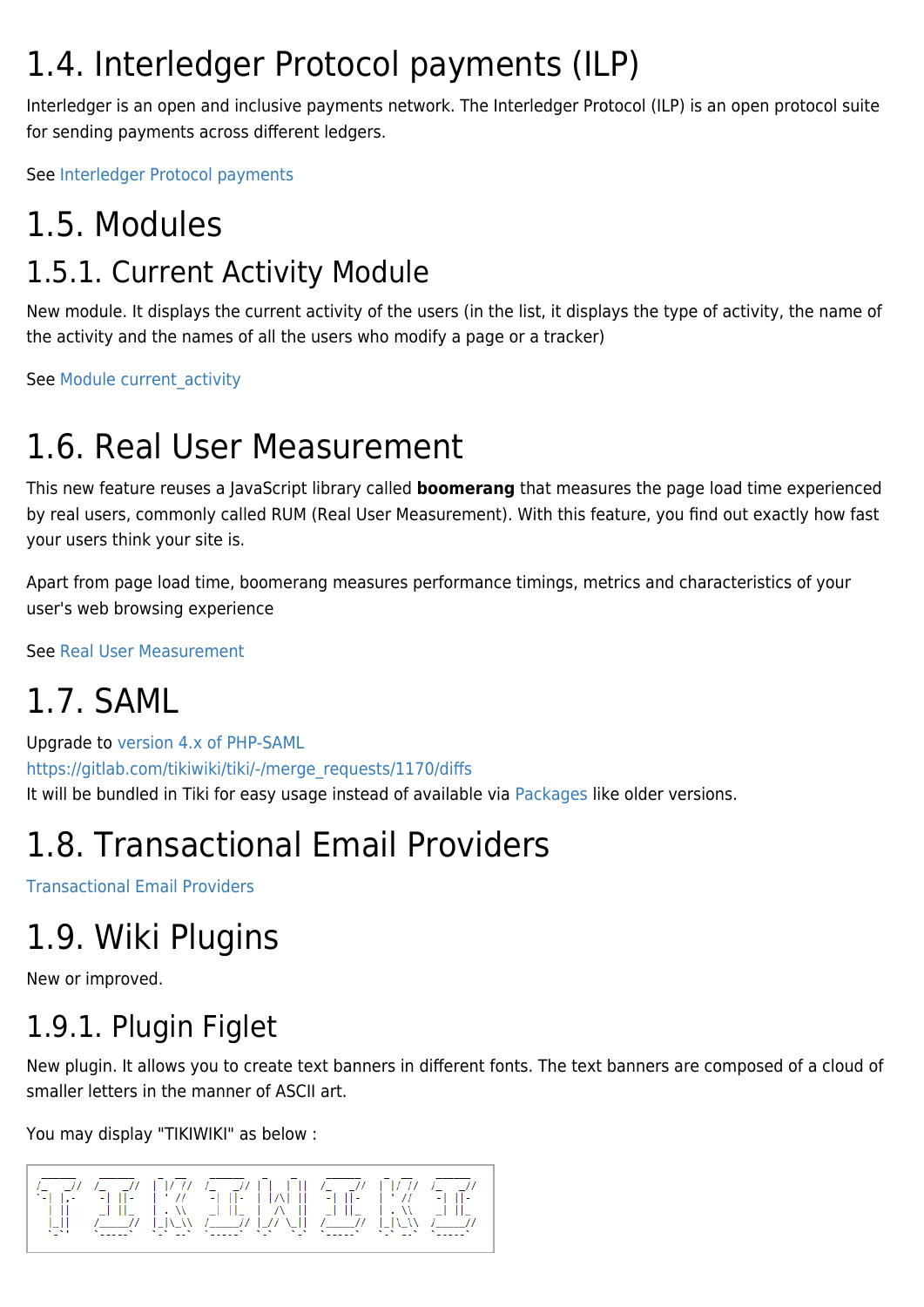#### See [PluginFiglet](https://doc.tiki.org/PluginFiglet)

### 1.9.2. Plugin List

Improved plugin. Added an option to plugin list to make caching work even for admin users to make testing easier.

See [PluginList](https://doc.tiki.org/PluginList)

### 1.10. Other Minor Enhancements

### 1.10.1. H5P Advanced Customization

Two new preferences to allow the addition of extra JavaScript and CSS to customize [H5P](https://doc.tiki.org/H5P) content further, which was not possible before due to browser security (also in 23.1)

### 1.10.2. Calendar Improvements

Weekly recurring events in [Calendar](https://doc.tiki.org/Calendar) now support multiple days (also in 23.1)

### 1.10.3. Cookie Consent Improvements

New option to make the checkbox agree to third party cookies so users can agree to essential (Tiki) cookies without opting in to analytics or other "tracking" cookies from other providers (also in 23.1)

See [Cookie Consent](https://doc.tiki.org/Cookie-Consent)

### 1.10.4. Tabbed layout for category browsing

Finally **m** 

# 2. General upgrade notes

Also, see the standard information about [Upgrades](https://doc.tiki.org/Upgrade) in Tiki.

# 3. Related

#### Pages linking to this one

- $-$ [Tiki25](https://doc.tiki.org/Tiki25)
- [PluginKanban](https://doc.tiki.org/PluginKanban)
- $API$
- [Composer](https://doc.tiki.org/Composer)
- [PluginIndent](https://doc.tiki.org/PluginIndent)
- [Cookie Consent](https://doc.tiki.org/Cookie-Consent)
- [Requirements](https://doc.tiki.org/Requirements)
- $\bullet$  [krav](https://doc.tiki.org/krav)